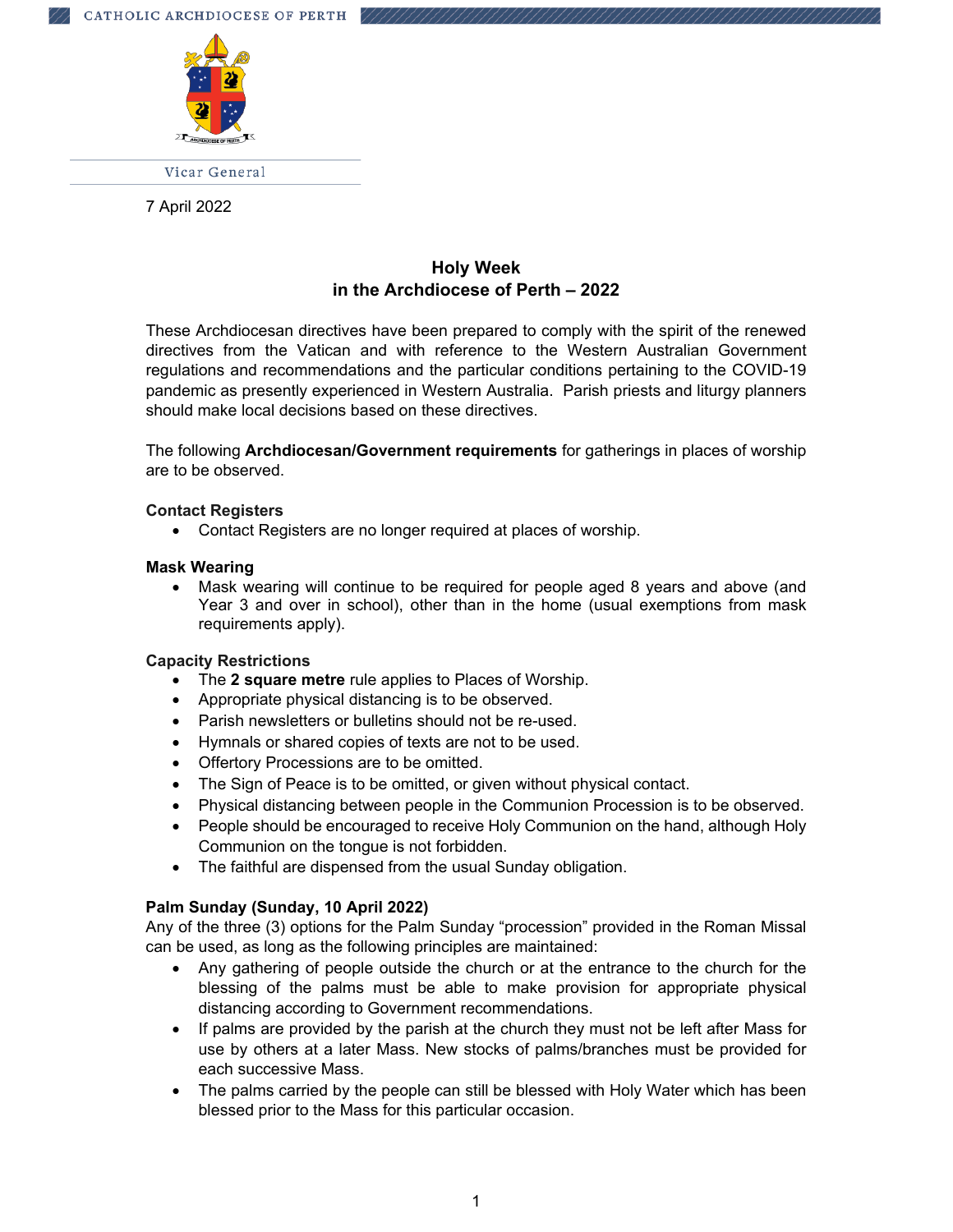

 All other COVID-19 Government requirements for gatherings in places of worship must be observed.

## **Chrism Mass (Tuesday, 12 April 2022)**

Clergy attending the Chrism Mass at St Mary's Cathedral are reminded of the following WA Government mandate with respect to masks (also noted above):

 Mask wearing will continue to be required for people aged 8 years and above (and Year 3 and over in school), other than in the home (usual exemptions from mask requirements apply).

## *Those who are unable or unwilling to wear a mask should not attend unless they have a certificate of medical exemption. Difficult though this is, it is important that we follow the Governments mandate in this regard.*

Given the need to have the priests spread out in the space so as to afford them as much protection as possible, there will be limited seating for laity and religious participating in the Chrism Mass. You may wish to let your communities know.

Please also note the requirement to wear a mask at all times. If you cannot wear a mask you are asked to refrain from coming to the Cathedral this year for your own protection and that of your neighbour.

Enquiries regarding the Chrism Mass are to be directed to Fr Sean Fernandez, Dean of St Mary's Cathedral: dean.cathedral@perthcatholic.org.au

The Procession of the Oils will be adapted to ensure compliance with Government regulations. It will not be possible to have a supper after the Chrism Mass this year.

## **Holy Thursday (Thursday, 14 April 2022)**  *Washing of the Feet*

The ceremony of the Washing of Feet is **optional**. If a local community decides to go ahead with this ceremony, it is recommended that the number of people whose feet are to be washed be reduced to four, that physical distancing of the four people is clearly observed and observable by all participants, that the celebrant sanitises his hands after each person's feet have been washed, and that there is a separate bowl, jug and towel for each of the four people concerned.

## *Procession of the Blessed Sacrament to the Altar of Repose.*

If the positioning of the Altar of Repose allows for appropriate physical distancing of those who wish to remain after Mass for silent prayer, the procession can proceed as usual. If the positioning of the Altar of Repose does not allow for this, the procession can still take place in some form, but the Blessed Sacrament should be returned to the main tabernacle.

All other COVID-19 Government requirements and Archdiocesan requirements for gatherings in places of worship, as specified above in relation to Palm Sunday, must be observed.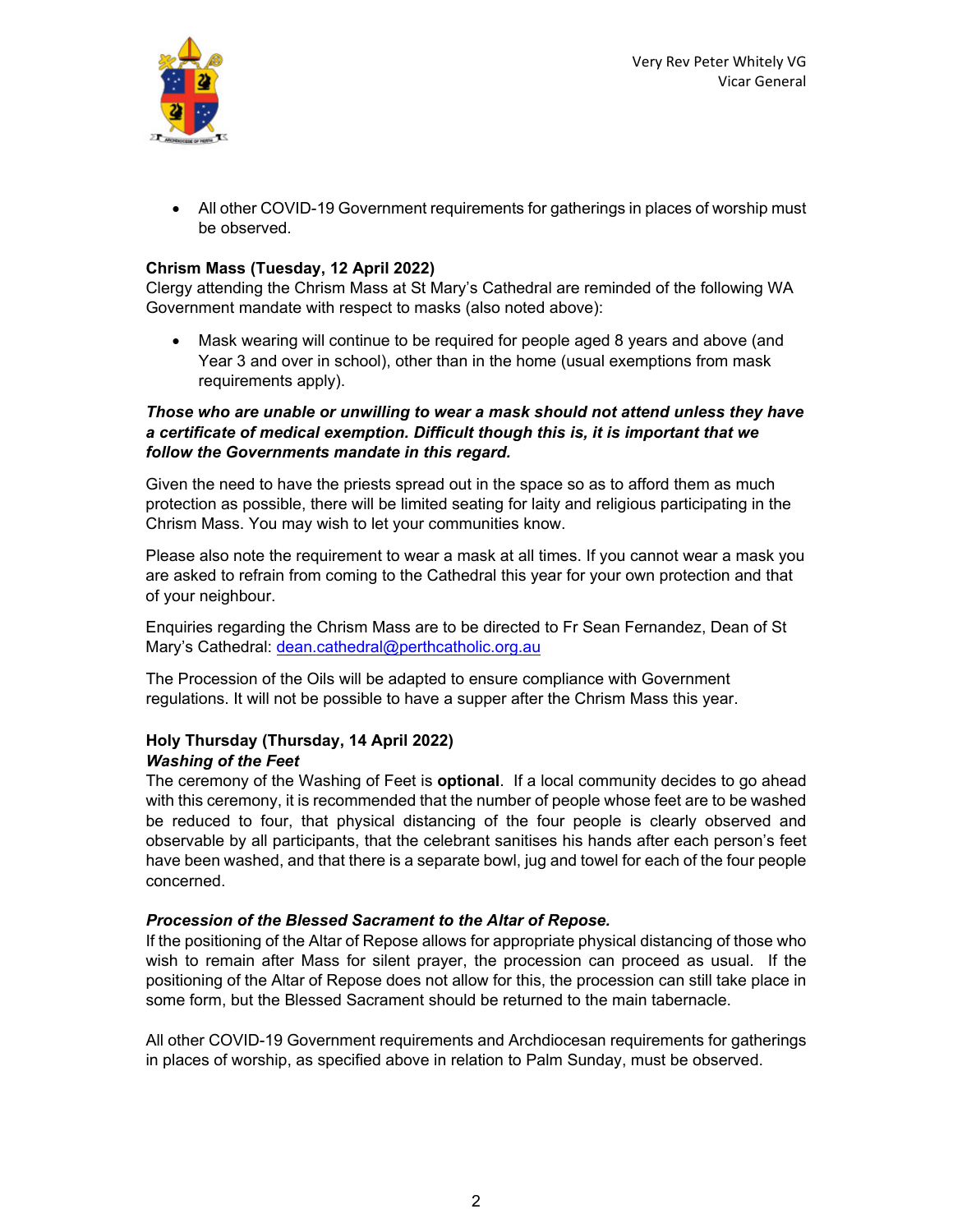

## **Good Friday (Friday, 15 April 2022)**

Because of the traditionally large numbers who attend Good Friday liturgies, particular attention will need to be paid to the enforcing of limits in terms of numbers able to be accommodated in the place of worship.

### **Stations of the Cross**

For the Stations of the Cross all COVID-19 Government requirements and Archdiocesan requirements for gatherings in places of worship, as specified above in relation to Palm Sunday, must be observed.

### **Celebration of the Passion of the Lord**

As happened in 2021 a special prayer (see text below) should be added to the Universal Prayer.

### **Prayer for Special Intention**

#### **For those who find themselves in distress**

Let us pray for those who are suffering deep distress or illness due to the COVID-19 Virus.

Almighty, ever-living God,

In your great mercy hear the prayer of your Church and bring healing and hope to this world so stricken with the pandemic. Help those who are suffering in so many ways and show them the depths of your great love.

Through Christ, our Lord.

## *Adoration of the Cross*

Either forms one (1) or two (2), as specified in the Roman Missal (pages 362-363), can be used. Only the main celebrant and a small group (no more than five or six, representative of the parish) should approach the cross individually for adoration. No one is to touch or kiss the cross. A simple genuflexion or a profound bow is appropriate. Only one cross is to be used.

Once this small group has venerated the cross, there should be some moments of silence, or the singing of a suitably simple and reflective hymn, while people, remaining in their places, pause in contemplation of the cross. If practicable, the Cross may be held high by acolytes/servers so that it can more easily be seen by the congregation.

All other COVID-19 Government requirements and Archdiocesan requirements for gatherings in places of worship, as specified above in relation to Palm Sunday, must be observed.

### **Easter Vigil (Saturday, 16 April 2022)**  *Blessing of the Fire*

Any gathering of people outside the church or at the entrance to the church for the blessing of the Easter Fire must make provision for appropriate physical distancing according to Government recommendations. It is recommended that a small group of parishioners,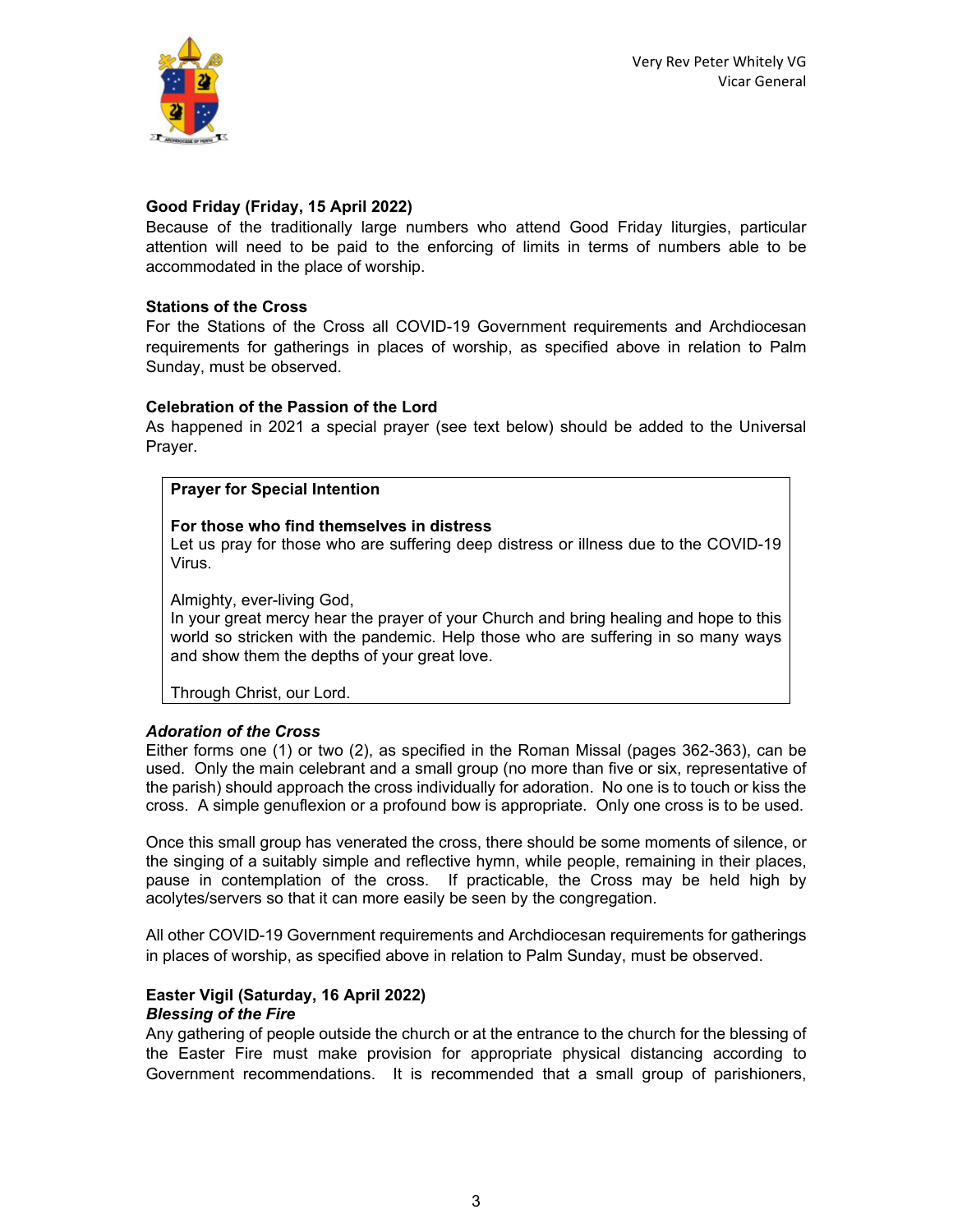

representative of the local community, be present at the fire while the rest of the congregation waits in the Church.

Only the parish representatives would have candles lit from the Paschal Candle. They could take part in the procession of the Paschal Candle through the darkened church and gather, with appropriate physical distancing, around the Paschal Candle, while the Exsultet is proclaimed, after which they would return to the places in the congregation.

Lighted candles would not be used for the renewal of Baptismal Promises.

### *Sacraments of Initiation and Rites of Reception*

For RCIA catechumens and candidates the following directives should be observed:

#### *Baptisms*

- Fresh baptismal water must be used for each candidate.
- Full immersion baptism is prohibited unless the water in the baptismal pool is drained between candidates. The baptismal pool must subsequently be cleaned and disinfected after each full immersion. Water used during the baptisms must not be left accessible to the congregation after the celebration.
- For the anointing with Chrism at baptism, the celebrant should use cotton balls with a separate one for each candidate. Used cotton balls must disposed of appropriately after the celebration.

#### *Confirmations*

For the anointing with Chrism at Confirmation the celebrant should use cotton balls with a separate one for each candidate. Used cotton balls must disposed of appropriately after the celebration.

#### *Renewal of Baptismal Promises*

The People can be sprinkled with Holy Water blessed at the Easter Vigil as long as it has been kept separate from the Holy Water used for the baptisms. As indicated above lighted candles will not be used for the renewal of Baptismal Promises.

All other COVID-19 Government requirements and archdiocesan requirements for gatherings in places of worship, as specified above in relation to Palm Sunday, must be observed.

## **Easter Sunday (Sunday, 17 April 2022)**

If the Creed is replaced by the renewal of baptismal promises the People can be sprinkled with Holy Water blessed at the Easter Vigil as long as it has been kept separate from the Holy Water used for the baptisms. Lighted candles will not be used for the renewal of Baptismal Promises.

All other COVID-19 Government requirements and Archdiocesan requirements for gatherings in places of worship, as specified above in relation to Palm Sunday, must be observed.